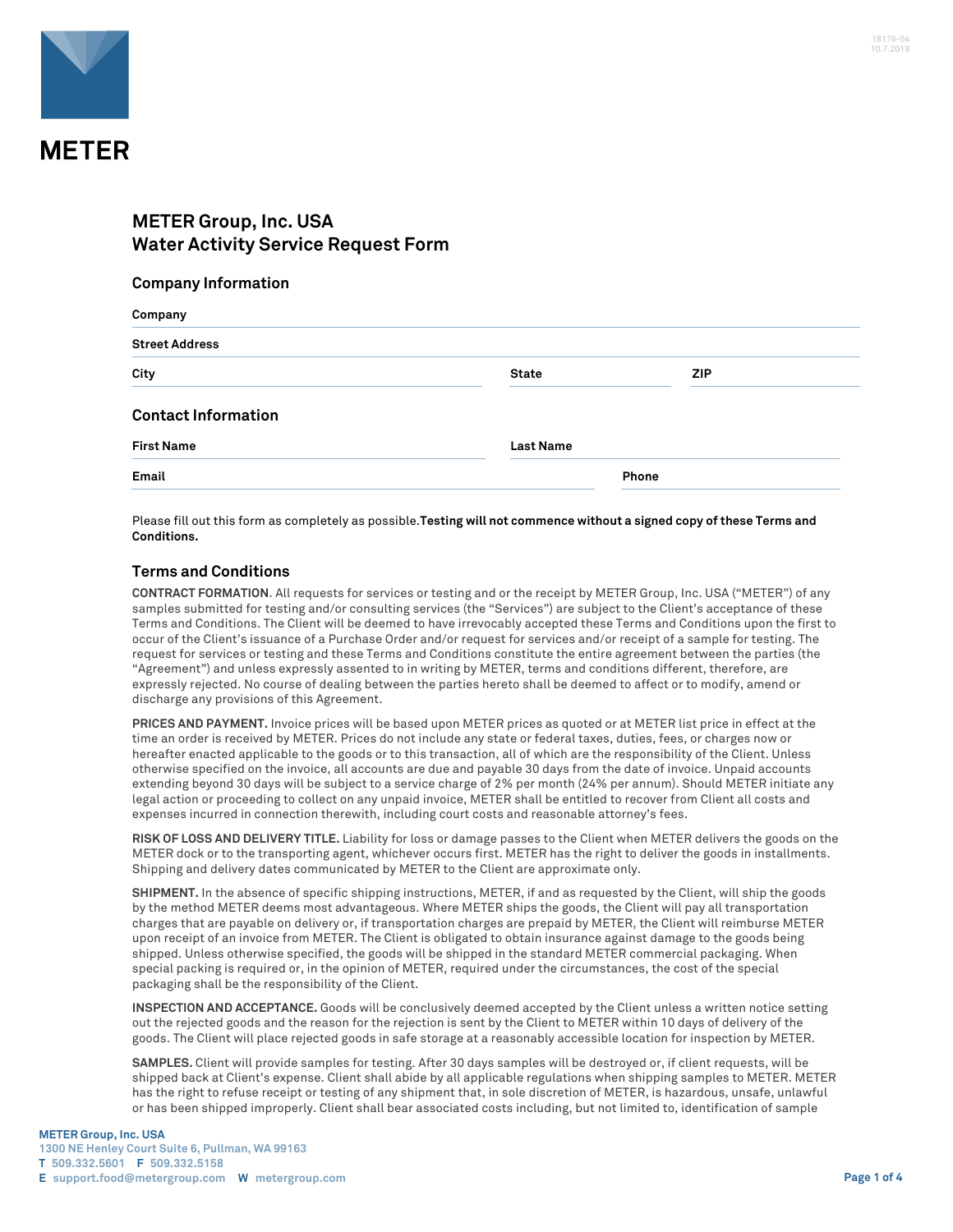

content, damage incurred by METER as a result of improper packaging, labeling or omission of documents, and return or disposal of materials.

**CUSTOM GOODS.** There is no refund or return for custom or nonstandard goods.

**WARRANTIES.** METER warrants all equipment manufactured by it to be free from defects in parts and labor for a period of one year from the date of shipment from factory. The liability of METER applies solely to repairing, replacing, or issuing credit (at sole discretion of METER) for any equipment manufactured by it and returned by the Client during the warranty period. METER MAKES NO SEPARATE OR OTHER WARRANTY OF ANY NATURE WHATSOEVER, EXPRESS OR IMPLIED, INCLUDING THE WARRANTY OF MERCHANTABILITY OR FOR A PARTICULAR PURPOSE. There shall be no other obligations either expressed or implied.

**DISCLAIMER OF WARRANTIES**. METER has relied on information supplied by the Client in rendering the services. The results assume the accuracy of such information and that the Client is entitled to share such information with METER. Any information provided by METER in the report or in connection with the services is for the benefit of the Client only and no third-party shall be entitled to rely thereon without the prior written consent of METER. METER warrants only that it shall conform the services to the specifications set forth in the request because of numerous factors affecting results either express or implied. Statements made in the report or in connection with the Agreement shall not be construed as representations or warranties or as inducements of any kind whatsoever.

**LIMITATION OF LIABILITY.** METER will not be liable to the Client or any other person or entity for indirect special, incidental, consequential, punitive, or exemplary damages in connection with this transaction or any acts or omissions associated therewith or relating to the sale or use of any goods, whether such claim is based on breach of warranty, contract, tort, or other legal theory and regardless of the causes of such loss or damages or whether any other remedy provided herein fails. In no event will METER total liability under this contract exceed an amount equal to the total amount paid for the goods purchased hereunder.

Client's right to recover damages caused by the negligence or breach of METER with respect to any testing or consulting services shall not exceed the amount actually paid by Client to METER. METER or its designated subcontractor will not be liable for any other damages whatsoever arising from or in any way connected to the Services or the Data. In no event shall METER or its designated subcontractor be liable for any special, indirect, or incidental or consequential damages of any kind, including without limitation any damages with respect to loss of income, compensation, prospective profits, expenditures, investments, or commit isotherm.

**LITIGATION SERVICES.** Client shall notify METER in writing if any services to be performed is in support of pending or contemplated litigation and shall further advise METER of the parties involved in such litigation prior to METER commencing the requested Services. In the event employees or contractors of METER are subpoenaed to testify before any tribunal, panel, official, or judicial officer by the Client or by another litigant in connection with the services, Client shall be responsible to pay METER its costs plus the usual customary hourly rate for METER consulting for the time spent to travel, attend and appear to so testify.

**WAIVER.** In the event of any default under or breach of the contract by the Client, METER has the right to refuse to make further shipments. Failure of METER to enforce at any time or for any period of time the provisions of this contract will not constitute a waiver of such provisions or the right of METER to enforce each and every provision.

**DISPUTE RESOLUTION**. Any controversy or claim arising out of or relating to this Agreement, or the breach thereof, except for issues of non-payment, shall require mediation as a prerequisite to the commencement of legal proceedings. The parties shall share equally in the cost of the mediator and if the parties are unable to agree on a mediator, either party may request that a mediator be appointed by the Judge of the Whitman County Superior Court. Disputes regarding non-payment by a Client for services rendered shall not be subject to the mediation requirement.

**GOVERNING LAW.** The validity, construction, and performance of the contract and the transactions to which it relates will be governed by the laws of the United States of America. All actions, claims, or legal proceedings in any way pertaining to this contract will be commenced and maintained in the courts of Whitman County, State of Washington, and the parties hereto each agree to submit themselves to the jurisdiction of such court.

**SEVERABILITY.** If any of the Terms and Conditions set out in this contact are declared to be invalid by a court, agency, commission, or other entity having jurisdiction over the interpretation and enforcement of this contract, the applications of such provisions to parties or circumstances other than those as to which it is held invalid or unenforceable will not be affected. Each term not so declared invalid or unenforceable will be valid and enforced to the fullest extent permitted by law and the rights and obligations of the parties will be construed and enforced as though a valid commercially reasonable term consistent with the undertaking of the parties under the order has been substituted in place of the invalid provision.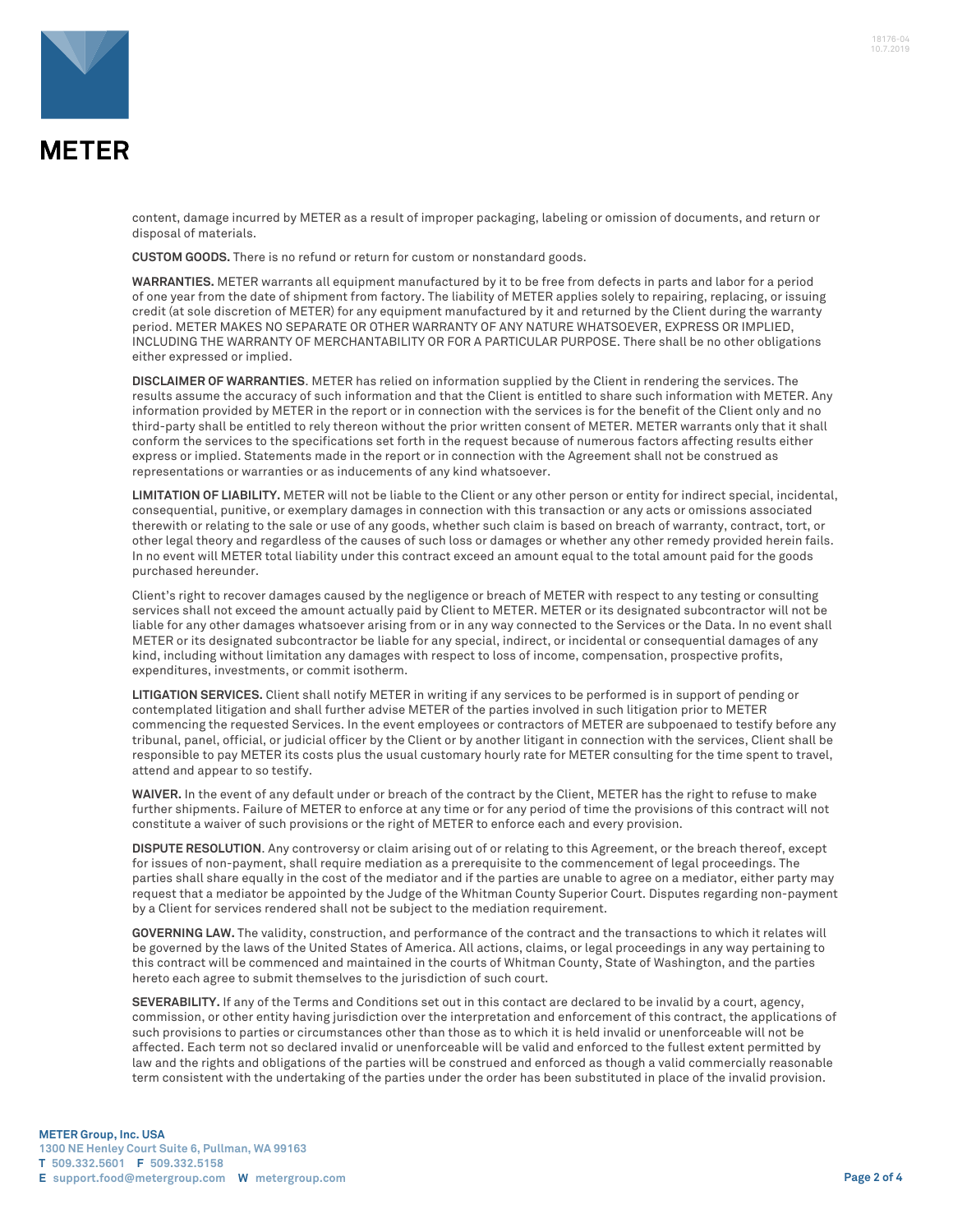

**SET-OFF.** The Client may not set-off any amount owing from METER to the Client against any amount payable by the Client to METER whether or not related to this contract.

| Signature                                                    |                    |                                        | Date                                                                                                                       |  |
|--------------------------------------------------------------|--------------------|----------------------------------------|----------------------------------------------------------------------------------------------------------------------------|--|
| Name/Title                                                   |                    |                                        |                                                                                                                            |  |
| <b>Water Activity Information</b>                            |                    |                                        |                                                                                                                            |  |
| Please fill out this form as completely as possible.         |                    |                                        |                                                                                                                            |  |
| Temperature for Water Activity (25 °C default)               |                    | Number of Readings (if greater than 3) |                                                                                                                            |  |
| Does the sample contain any volatile compounds?              |                    |                                        |                                                                                                                            |  |
| Propylene Glycol                                             | <b>Acetic Acid</b> | <b>Ethanol</b>                         | Other (specify)                                                                                                            |  |
| <b>Sampling Procedure and Purpose</b>                        |                    |                                        |                                                                                                                            |  |
| short description of how the sample is prepared for testing. |                    |                                        | To better address the testing parameters and data analysis, please provide an explanation for the purpose of testing and a |  |
|                                                              |                    |                                        |                                                                                                                            |  |
|                                                              |                    |                                        |                                                                                                                            |  |
|                                                              |                    |                                        |                                                                                                                            |  |
|                                                              |                    |                                        |                                                                                                                            |  |
|                                                              |                    |                                        |                                                                                                                            |  |
|                                                              |                    |                                        |                                                                                                                            |  |
|                                                              |                    |                                        |                                                                                                                            |  |
|                                                              |                    |                                        |                                                                                                                            |  |
|                                                              |                    |                                        |                                                                                                                            |  |
|                                                              |                    |                                        |                                                                                                                            |  |